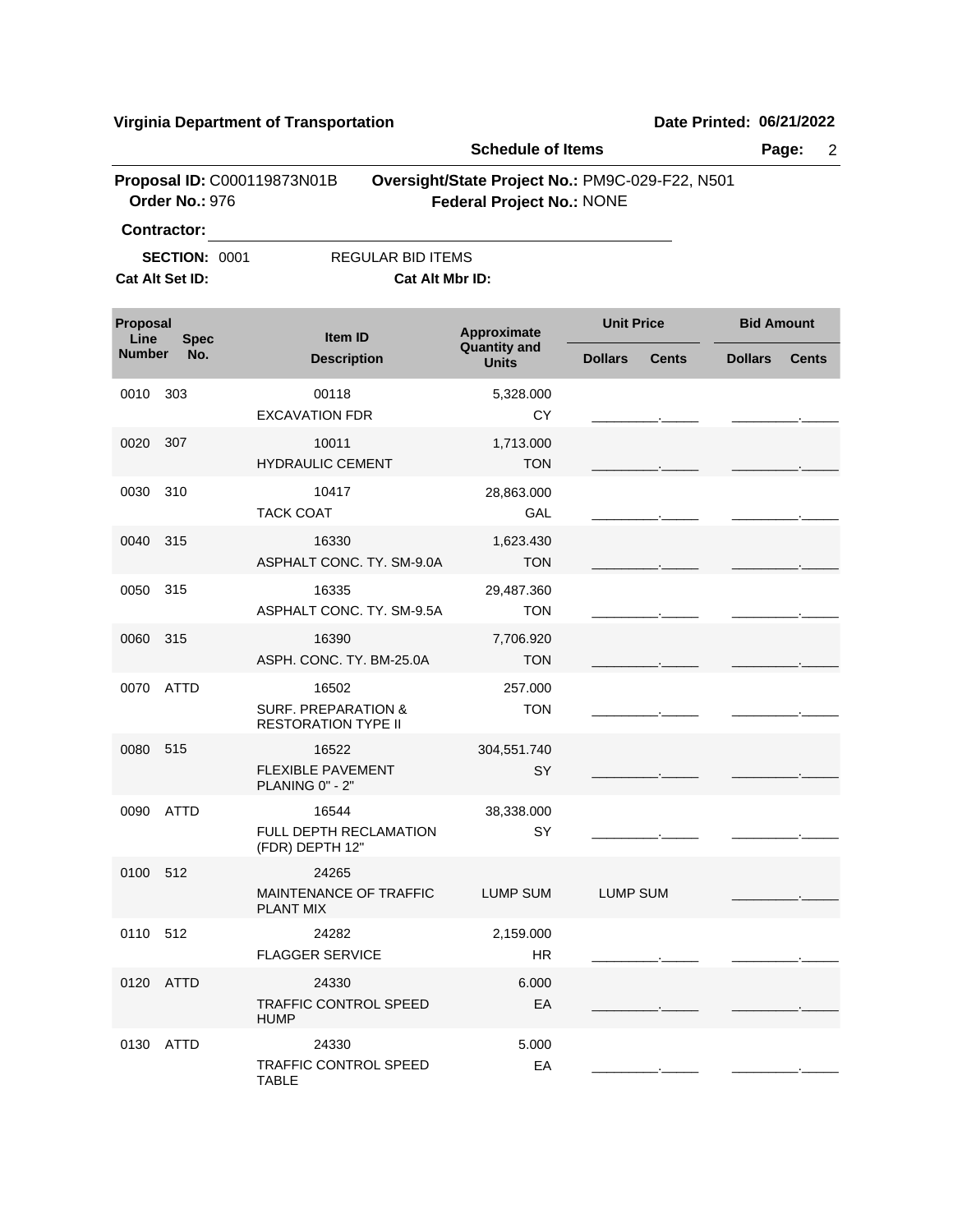**Virginia Department of Transportation Date Printed:** 06/21/2022

|                                 |                                               | Page:<br>3                                                        |                                                                                     |                                |                                |  |  |
|---------------------------------|-----------------------------------------------|-------------------------------------------------------------------|-------------------------------------------------------------------------------------|--------------------------------|--------------------------------|--|--|
|                                 | Proposal ID: C000119873N01B<br>Order No.: 976 |                                                                   | Oversight/State Project No.: PM9C-029-F22, N501<br><b>Federal Project No.: NONE</b> |                                |                                |  |  |
|                                 | Contractor:                                   |                                                                   |                                                                                     |                                |                                |  |  |
|                                 | <b>SECTION: 0001</b>                          |                                                                   | <b>REGULAR BID ITEMS</b>                                                            |                                |                                |  |  |
|                                 | Cat Alt Set ID:                               |                                                                   | Cat Alt Mbr ID:                                                                     |                                |                                |  |  |
| Proposal<br>Line<br><b>Spec</b> |                                               | Item ID                                                           | Approximate<br><b>Quantity and</b>                                                  | <b>Unit Price</b>              | <b>Bid Amount</b>              |  |  |
| <b>Number</b>                   | No.                                           | <b>Description</b>                                                | <b>Units</b>                                                                        | <b>Dollars</b><br><b>Cents</b> | <b>Cents</b><br><b>Dollars</b> |  |  |
| 0140                            | 303                                           | 27461<br><b>INLET PROTECTION TYPE B</b>                           | 12.000<br>EA                                                                        |                                |                                |  |  |
| 0150                            | 700                                           | 51615                                                             | 1,194.000                                                                           |                                |                                |  |  |
|                                 |                                               | 14/1 ENCLOSED COND.<br><b>CABLE</b>                               | LF                                                                                  |                                |                                |  |  |
| 0160                            | 700                                           | 51700<br>14/2 CONDUCTOR CABLE<br><b>SHIELDED</b>                  | 600.000<br>LF                                                                       |                                |                                |  |  |
| 0170                            | 703                                           | 51912<br>LOOP SAW CUT 3/8"                                        | 396.000<br>LF                                                                       |                                |                                |  |  |
| 0180                            | 703                                           | 51913<br>LOOP SAWCUT 5/8"                                         | 90.000<br>LF                                                                        |                                |                                |  |  |
| 0190                            | 704                                           | 54032<br>TYPE B CLASS I PVMT LINE<br>MRKG 4"                      | 31,179.000<br>LF                                                                    |                                |                                |  |  |
| 0200                            | 704                                           | 54034<br>TYPE B CLASS I PVMT LINE<br>MRKG 6"                      | 38,720.000<br>LF                                                                    |                                |                                |  |  |
| 0210                            | 704                                           | 54037<br>TYPE B CLASS I PVMT LINE<br>MRKG 8"                      | 116.000<br>LF                                                                       |                                |                                |  |  |
| 0220 704                        |                                               | 54040<br>TYPE B CLASS I PVMT LINE<br><b>MRKG 12"</b>              | 128.000<br>LF                                                                       |                                |                                |  |  |
| 0230 704                        |                                               | 54042<br>TYPE B CLASS I PAVE. LINE<br><b>MARKING 24"</b>          | 1,535.000<br>LF                                                                     |                                |                                |  |  |
| 0240 704                        |                                               | 54400<br>PVMT MESSAGE MARK. ONLY                                  | 4.000<br>EA                                                                         |                                |                                |  |  |
| 0250 704                        |                                               | 54402<br>PAVE. MESSAGE MARKING<br>"SHARED LANE MARKING<br>SYMBOL" | 4.000<br>EA                                                                         |                                |                                |  |  |